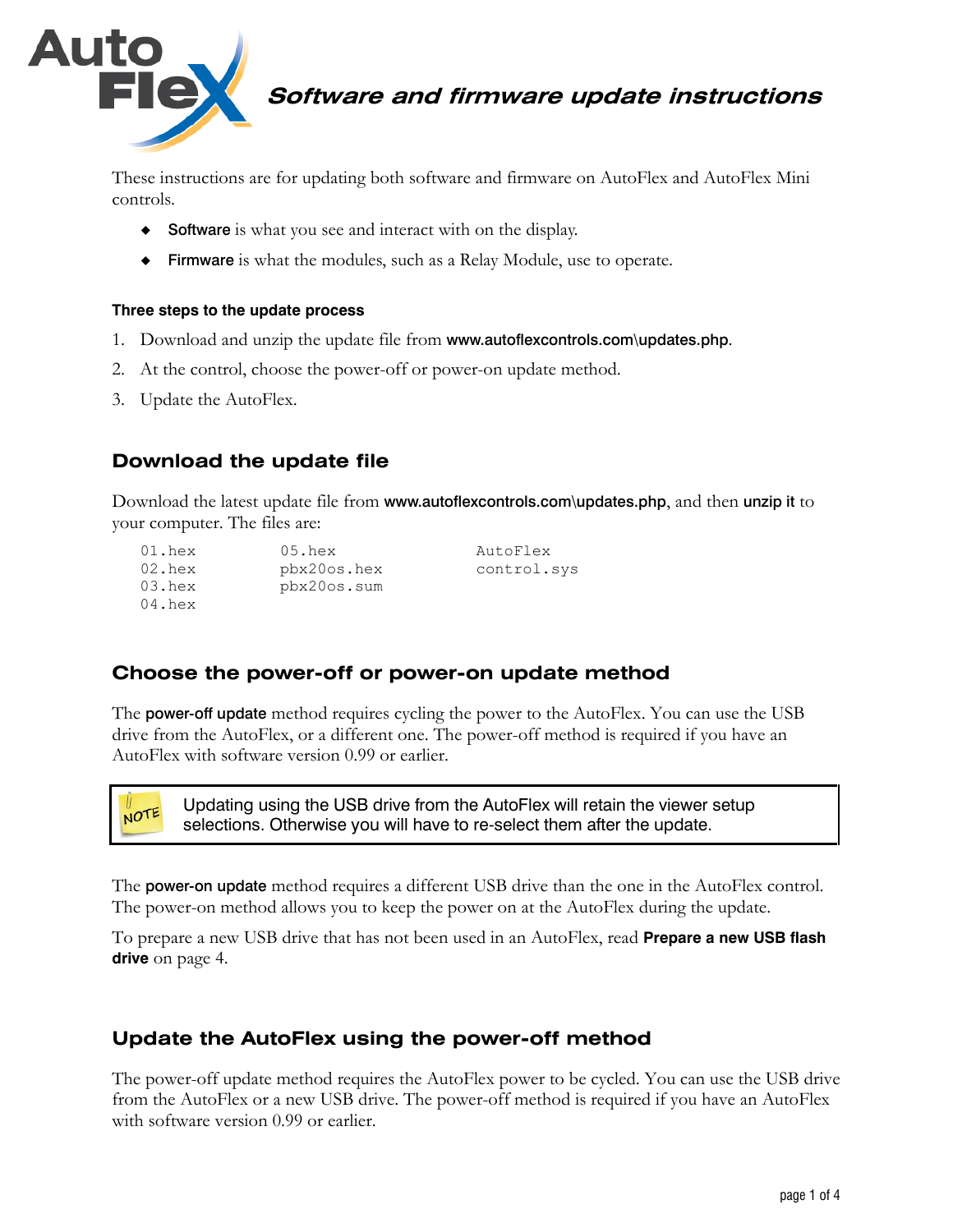## AutoFlex software and firmware update instructions

1. Shut off the power to the AutoFlex by switching off the power switch on the main board. Remove the USB drive from the display controller, as shown below.



- 2. Copy the latest update files to the root of the USB drive; do not put them in a folder.
- 3. Plug the USB drive into the USB port on the communication controller, as shown below.



- 4. Switch on the power to the AutoFlex. The screen will display the message "Cannot start system… check USB drive." This is normal.
- 5. The update will start automatically and the following processes will occur.
	- On the communication board, the green LEDs L1 and L2 will flash randomly as it updates. LEDs on the module boards will flash two times per second.
	- Each module will update in order. As each module updates, the green LED will flash on that module. Each module takes about 1 1/2 minutes to update. If you have 8 modules, the process should take about 12 minutes.
	- When all modules have updated, LED L1 on the communication board will flash once per second and L2 will be off. All modules will slowly flash their LED once every two seconds.
- 6. Remove the USB drive when all modules have updated.
- 7. Plug the USB drive into the display controller, as shown below.



- 8. On the display, press **Refresh**. The AutoFlex will start.
- 9. To verify the new version numbers, press **Configuration** ( $\diamondsuit$ ), and then **About.**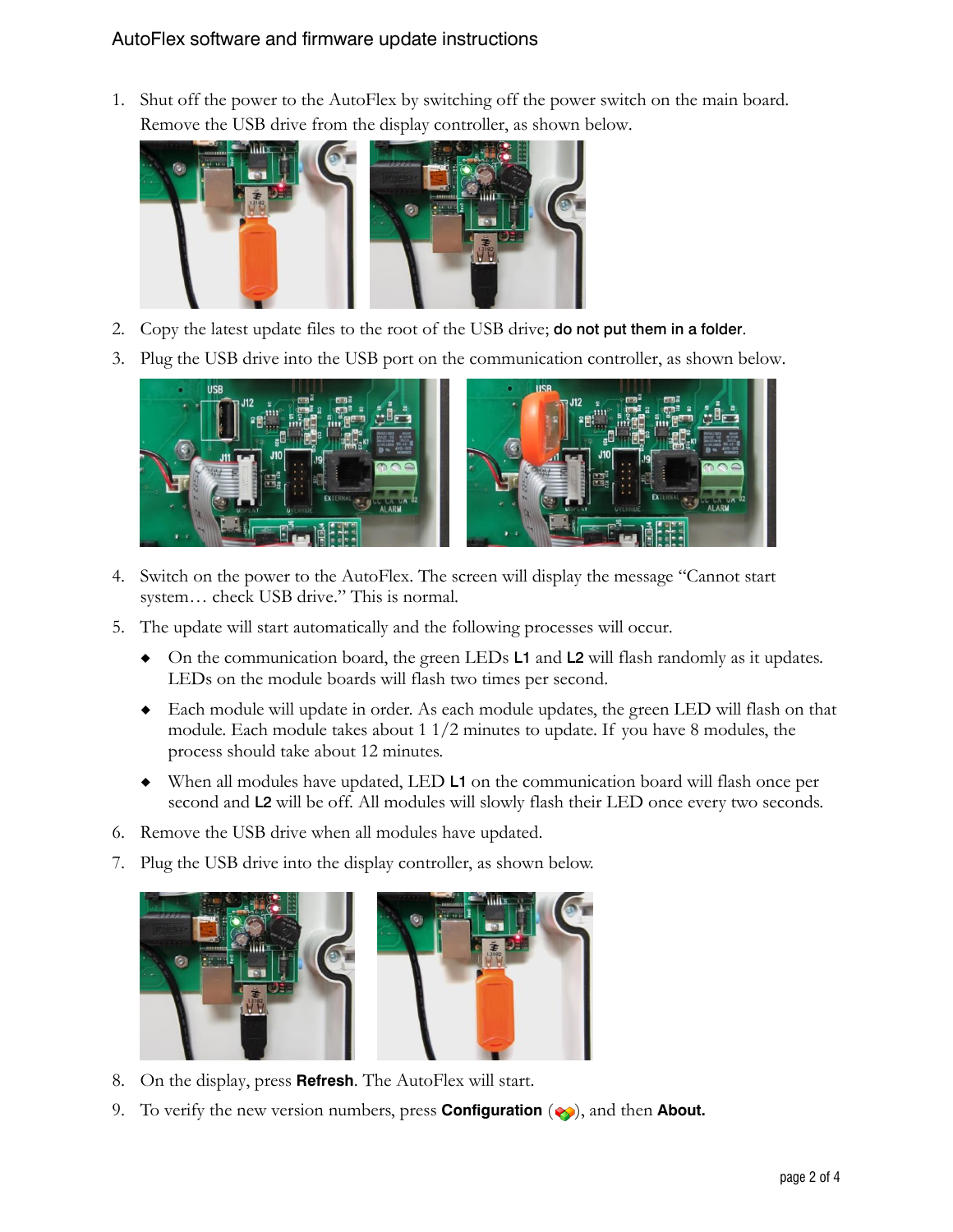# **Update the AutoFlex using the power-on method**

The power-on method is for when it is not an option to switch off the power to the AutoFlex. The power-on method requires a separate USB drive than the one in the AutoFlex control. To prepare a new USB drive that has not been used in an AutoFlex, read **[Prepare a new USB flash drive](#page-3-0)** on page [4.](#page-3-0)

#### To use the USB drive already in the AutoFlex, or update an AutoFlex that has software v0.99 or earlier, go to **[Update the AutoFlex using the power-off method](#page-0-0)** on page [1.](#page-0-0)

- 1. Make sure the PHASON USB drive has the latest update files on it.
- 2. On the AutoFlex main screen, press **Configuration** ( $\diamondsuit$ ), and then **Update Firmware**.
- 3. Follow the instructions on the screen.

NOTE

- 4. During the update the following processes will occur.
	- On the communication board, the green LEDs L1 and L2 will flash randomly as it updates. LEDs on the module boards will flash two times per second.
	- Each module will update in order. As each module updates, the green LED will flash on that module. Each module takes about  $1/2$  minutes to update. If you have 8 modules, the process should take about 12 minutes.
	- When all modules have updated, LED L1 on the communication board will flash once per second and L2 will be off. All modules will slowly flash their LED once every two seconds.
- 5. Remove the USB drive once the update is complete and then press the refresh key.
- <span id="page-2-0"></span>6. Follow the instructions on the screen to update the software. Once complete, be sure to leave the USB drive in the display control board.